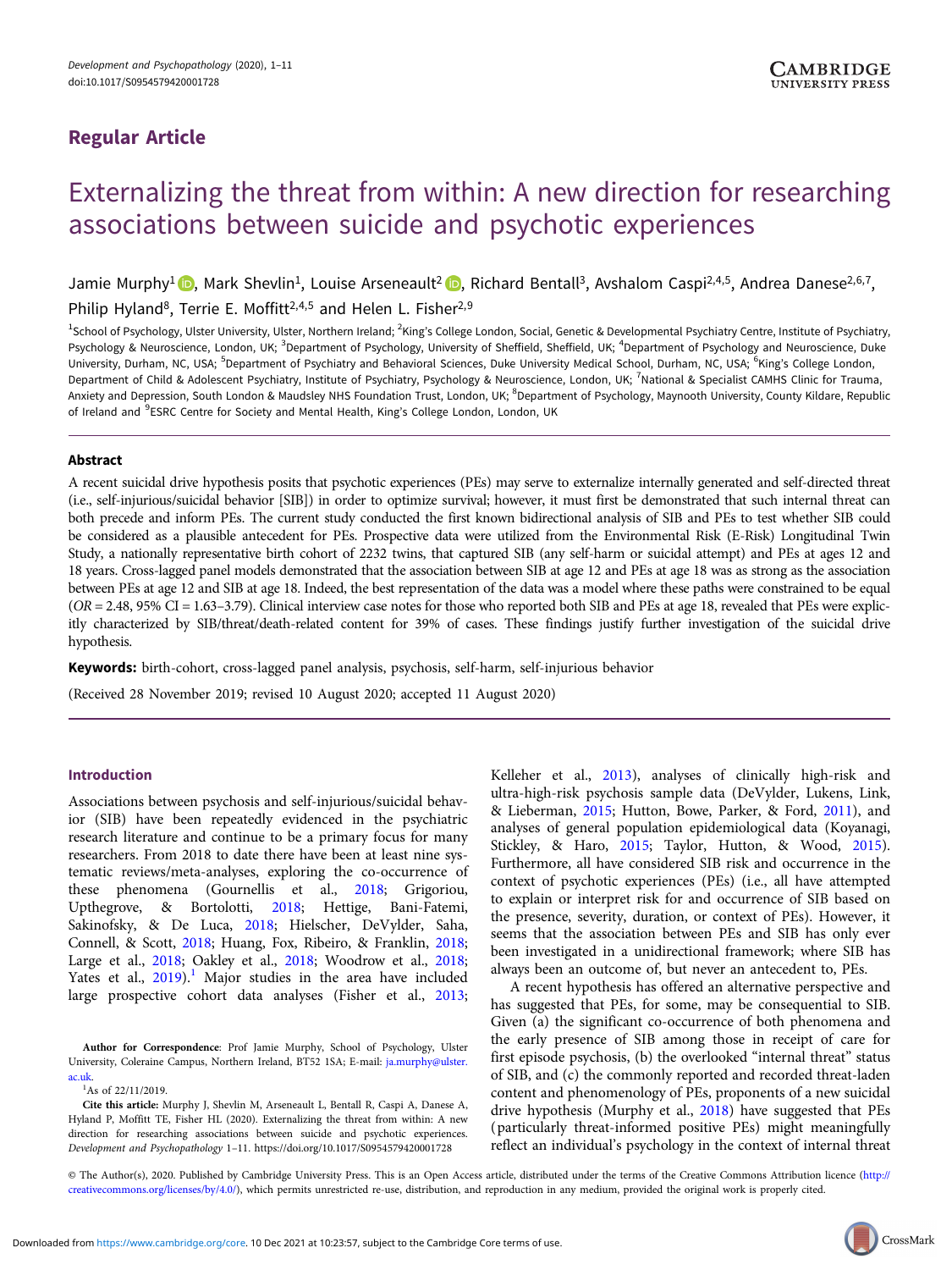exposure such as SIB. Revisiting and reconsidering Eugene Bleuler's [\(1911](#page-9-0)) proclamation that the "suicidal drive" is the "the most serious of schizophrenic symptoms" and recognizing the substantial extant research literature evidencing the diversity and complexity of defensive psychological reactions to external sources of threat, the suicidal drive hypothesis suggests that internal threat, too, may evoke unique psychological reactions that have the potential to optimize an individual's defense and survival.

According to this hypothesis, impending harm or death, for those who pose a threat to their own safety/survival, may be delayed or prevented via some psychological process of threat externalization (i.e., PE). By attributing internal threat to sources other than, and external to themselves (which becomes manifest as, e.g., paranoia about personal safety or impending danger; persecutory delusions about the malevolent intentionality of others to cause harm, injury or death; and/or auditory verbal hallucinations that command engagement in suicidal or self-injurious behavior) those experiencing SIB may secure psychological "distance" and protection from their own thoughts, beliefs and/or behaviors that have become an imminent mortality risk. While such anomalous, threatening experiences are likely to be highly distressing, their perceived source/location as threat(s) from without, rather than from within, may also stimulate emotions and beliefs, and activate defensive behaviors, that normally and commonly promote survival in contexts where external threats are real and present. Psychosis, therefore, may essentially create the necessary context (e.g., presence of threatening agent/voice; suggestion of conspiratorial group/plot; incrimination via television/radio broadcasts) and induce the necessary psychological/emotional states (e.g., fear, anxiety, distress, panic, hypervigilance etc.) and behaviors (e.g., alarm, help seeking) needed for survival. Psychological departure, therefore, from a reality, where threat to life is inescapable, and the adoption of an alternate, where threat can be resisted/evaded, may bolster defense and sustain life in the midst of the most severe forms of threat to life (i.e., SIB).

Justification for this line of enquiry, however, first necessitates preliminary evidence that can demonstrate (a) that SIB can precede psychosis; (b) that PEs are likely to arise among those engaged in SIB; (c) that the strength of the association between PEs and SIB is likely to vary according to both SIB recency and severity; and, most importantly, (d) that PEs among those engaging in SIB are likely to be informed and characterized by SIB/ threat/death-related content. The first empirical tests of the suicidal drive hypothesis, summarized briefly below, initiated this line of investigation.

#### Suicidal drive hypothesis: preliminary findings

Using prospective data from a Danish population cohort, Murphy et al. [\(2018](#page-10-0)) first sought to test the temporal occurrence of clinically recorded SIB and psychosis. Data from a complete cohort of all individuals born in Denmark in 1984 ( $N = 54,458$ ; 49% female) were sourced. Using the Danish Psychiatric Nationwide Case Register and the National Patient Register, annual hospital admissions data for both SIB (hospitalization for self-harm or suicidal behavior) and psychosis (annually recorded status denoting presence of schizophrenia, schizotypal or delusional disorders) were targeted specifically. In total, 406 (0.7%) individuals from the cohort had received a psychotic disorder diagnosis in their lifetime and 1034 (1.8%) had a hospital/psychiatric record denoting SIB. Of these, 82 (0.1%) individuals had a record of both psychotic

disorder diagnosis and SIB treatment. Among those with dual SIB– psychosis status, 31 (37.8%) received hospital treatment for SIB and were diagnosed with a psychotic disorder in the same year; 34 (41.4%) were hospitalized for SIB in the year(s) prior to psychotic disorder diagnosis; and 17 (20.7%) were diagnosed with a psychotic disorder in the year(s) prior to SIB hospitalization. Proportionally, however, the analysis showed that SIB either preceded or co-occurred with psychosis in 79% of dual-status cases.

Second, using cross-sectional data from two UK epidemiological surveys, Murphy and colleagues tested whether PEs were more commonly reported by those who experienced SIB (SIB in this analysis = suicidal ideation and behavior) and whether the strength of the association between PEs and SIB varied according to (a) SIB recency (lifetime/last 12 months) and (b) SIB severity (suicidal thought/ attempt). These analyses indicated that individuals who thought about suicide in their lifetime were up to eight times more likely to experience specific PEs while those who both thought about and attempted suicide in their lifetime and in the year of assessment were up to 48 times more likely to experience PEs compared to SIB-free members of the population. Overall, the probability of PEs increased in relation to SIB recency and severity.

While these findings offered tentative preliminary evidence of  $SIB \rightarrow$  psychosis directionality, they were also limited in a number of important ways. While the Danish data were prospectively oriented and population based, they were at the same time restricted to hospital admission records only and as such did not offer an opportunity to capture either phenomenon at a subclinical level. Conversely, while the UK epidemiological data captured the subclinical expression of both phenomena, the cross-sectional nature of the data precluded the temporal ordering of SIB and PEs in a way that was necessary to more robustly test the proposed hypotheses. Neither set of analyses therefore afforded an ideal opportunity to satisfactorily test the temporal associations between these phenomena or to explore the phenomenology of psychosis symptoms for those who were engaged in or had a history of SIB.

The current study sought to address these limitations and, in so doing, more rigorously test some of the foundational assumptions underpinning the suicidal drive hypothesis. Using cohort data from the Environmental Risk (E-Risk) Longitudinal Twin Study, which captured SIB and PEs at ages 12 and 18 years, we sought to execute the first known longitudinal, bidirectional analysis of SIB and PE occurrence. Given the extant literature on suicide occurrence/risk in the context of psychosis it was anticipated that SIB at age 18 would be predicted by the presence of PEs at age 12. It was also expected, based on the predictions of the suicidal drive hypothesis, that SIB at age 12 would significantly predict PEs at age 18. Importantly, these predicted cross-lagged associations were expected to emerge while statistically controlling for a range of risk variables, known to be associated with both phenomena and, in a more restrictive context, where children who experienced PEs at age 12 years were omitted from analyses. The current study also sought to explore the phenomenology of PEs for those who were/had engaged in SIB. Where both phenomena were reported at age 18, it was expected that PEs would contain or be characterized by SIB/threat/death-related content.

## Method

#### Study cohort

Participants were members of the E-Risk Longitudinal Twin Study, which tracks the development of a nationally representative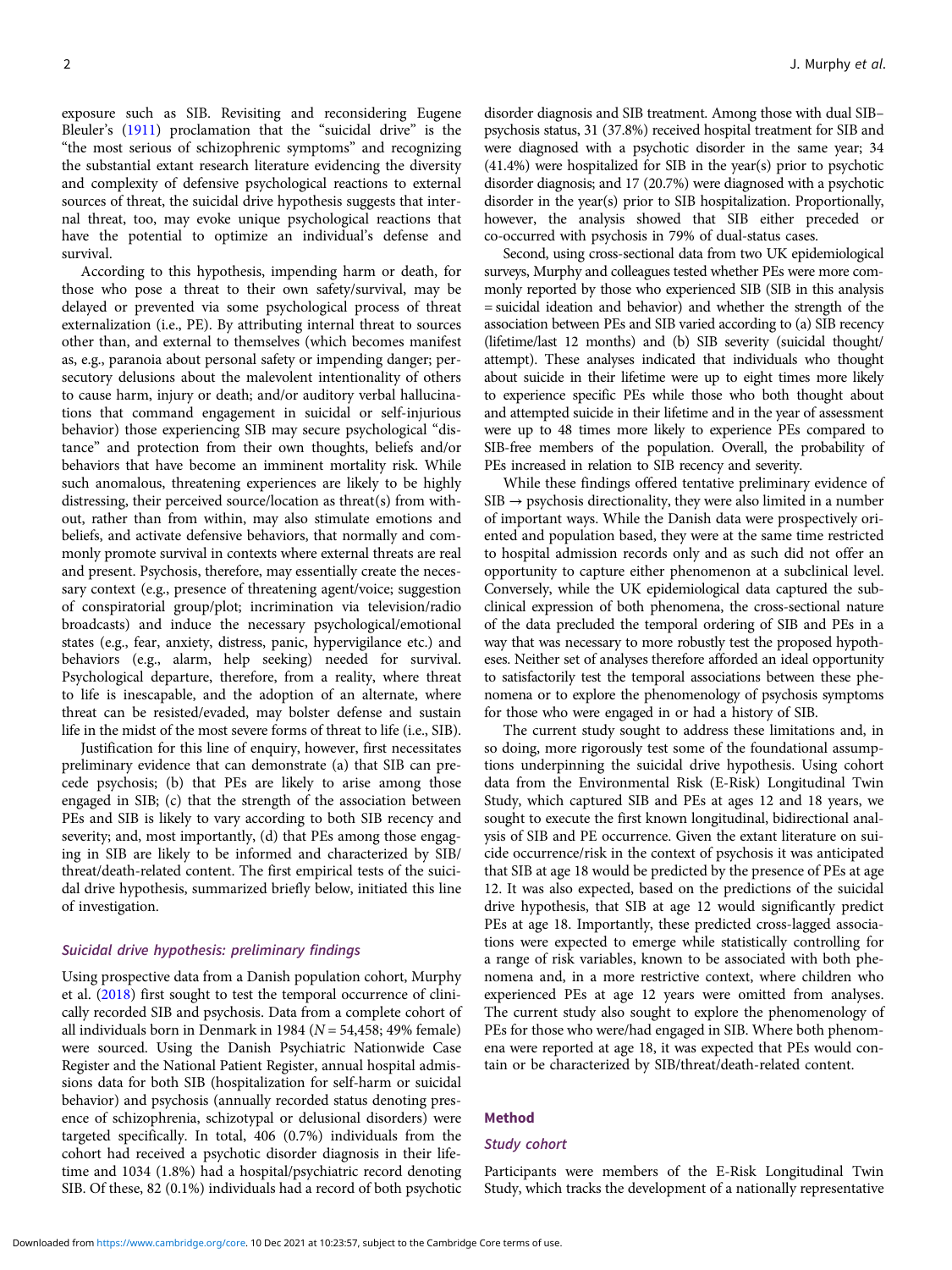birth cohort of 2232 British twin children born in 1994–1995 and initially assessed at age 5 (93% of those eligible). The sample comprised 56% monozygotic twin pairs and 44% dizygotic (DZ) twin pairs; sex was evenly distributed within zygosity (49% male). E-Risk participants are representative of UK households across the spectrum of neighborhood socioeconomic conditions (Odgers, Caspi, Bates, Sampson, & Moffitt, [2012\)](#page-10-0). Follow-up home visits were conducted when participants were aged 7, 10, 12, and 18 (participation rates were 98%, 96%, 96%, and 93%, respectively). The Joint South London and Maudsley and the Institute of Psychiatry Research Ethics Committee approved each phase of the study. Parents gave informed consent, and participants gave assent at ages 5–12 and informed consent at age 18. Full details about the sample are reported elsewhere (Moffitt, [2002\)](#page-10-0) and in the Supplementary Materials.

#### **Measures**

#### Childhood PEs

E-Risk families were visited by mental health trainees or professionals when children were aged 12. Each child was privately interviewed about seven PEs pertaining to delusions and hallucinations. Items and interviewer notes were assessed by a psychiatrist expert in schizophrenia, a psychologist expert in interviewing children, and a child and adolescent psychiatrist to verify the validity of the PEs. This interview and coding procedure have been described in detail previously (Polanczyk et al., [2010\)](#page-10-0) and in the Supplementary Materials. A total of 5.9% of children reported experiencing at least one definite PE  $(n = 125)$ . Different PE categories (hallucinations, delusions, thought interference) were also created by summing the relevant items, with a score of one or more indicating that the PE category was present.

#### Adolescent PEs

Adolescent PEs were assessed in private interviews when participants were aged 18 using the same methodology as used at age 12 (Polanczyk et al., [2010](#page-10-0)), but this time enquiring about PEs they may have experienced since age 12. Responses to the seven hallucination/delusion items were verified by a team of clinicians, including child and adolescent psychiatrists, to capture clinically pertinent PEs. Full details on the verification procedure for PEs are provided in the Supplementary Materials. At age 18, 2.9%  $(n = 59)$  of participants were designated as having experienced at least one definite PE between ages 12 and 18. Again, different PE categories (hallucinations, delusions, thought interference) were created by summing the relevant items, with a score of one or more indicating that the PE category was present.

#### Childhood self-injurious behaviors

Mothers were asked whether each twin had ever deliberately harmed him/herself or attempted suicide in the previous six months, as part of a face-to-face interview when the children were aged 12. Mothers who responded positively to this question were asked to provide a description of what took place. An independent rater blind to other data later checked the notes taken during the interview to verify that the description provided was clearly an act of self-harm. Only mothers, and not children, were asked to report the child's self-harm because of ethical considerations at this age. Examples of self-injurious behaviors included cutting and biting arms, pulling out clumps of hair, banging head against walls, and attempted suicides by strangulation. At age 12, 2.9% ( $n = 62$ ) of study members were reported to have engaged in self-injurious behaviors.

#### Adolescent self-injurious behaviors

At age 18, participants were interviewed about self-harm and suicide attempts since age 12, using a life history calendar (Caspi et al., [1996\)](#page-9-0) to improve accuracy of recall. To assess self-harm, participants were asked if they had tried to hurt themselves to cope with stress or emotional pain. To assess suicide attempt, participants were asked if they had tried to kill themselves. At age 18, 13.2% ( $n = 294$ ) of study members reported they had engaged in self-injurious behaviors.

#### Covariates

A range of covariates, known to predict both SIB and PEs (sex, childhood victimization, family history of suicide, family history of psychiatric disorders, externalizing problems and internalizing problems at age 5, and family socioeconomic status [SES]), were statistically controlled for to ensure that associations between both phenomena, at both time points, were not attributable to other common sources of risk. Details about the covariates and victimization assessments have been reported previously (Danese et al., [2017;](#page-9-0) Fisher et al., [2015](#page-9-0)) and are provided in the Supplementary Materials.

#### Statistical analyses

Five cross-lagged models were used to test the hypotheses about the temporal relationships between PEs (measured using age-12 and age-18 clinician-verified adolescent PEs) and SIB at ages 12 and 18 years while controlling for covariates (sex, victimization, family history of SIB, family history of psychiatric disorder, internalizing and externalizing problems, and dummy coded family SES; see [Figure 1](#page-3-0)). Model 1 specified only autoregressive paths for PEs and SIB; this was a baseline model specifying that all cross-lagged effects were zero. Models 2 and 3 retained the autoregressive paths but specified only unidirectional paths between PEs and SIB; Model 2 specified PEs at age 12 to predict SIB at age 18, and Model 3 specified SIB at age 12 to predict PEs at age 18. Model 4 included both cross-lagged paths, and Model 5 imposed an equality constraint on the cross-lagged paths. This fifth model tested the assumption that both phenomena were equally predictive of one another and that neither was dominant in their temporal influence.

Contingent on the performance of the first five models and the superior fit of models recognizing a pathway from SIB at age 12 to PEs at age 18, symptom specificity analyses (using the clinicianverified PEs at ages 12 and 18) were conducted to explore the temporal associations between PEs and SIB in more detail, where PEs were represented by three separate PE categories (hallucinations, delusions, thought interference). The model is shown in [Figure 2](#page-3-0). This model was tested to identify which PE categories were associated with SIB over time while controlling for covariates. A set of "sensitivity analyses" were also conducted to test associations between PEs (measured using (a) overall PEs and (b) separate PE categories) and SIB where PEs were absent at age 12. All models were specified and estimated using Mplus v7.0 (Muthén & Muthén, [2012\)](#page-10-0) using robust maximumlikelihood estimation with the nonindependence of twin observations accounted for by using family unity as a cluster variable. For all models the PE and SIB variables were specified to be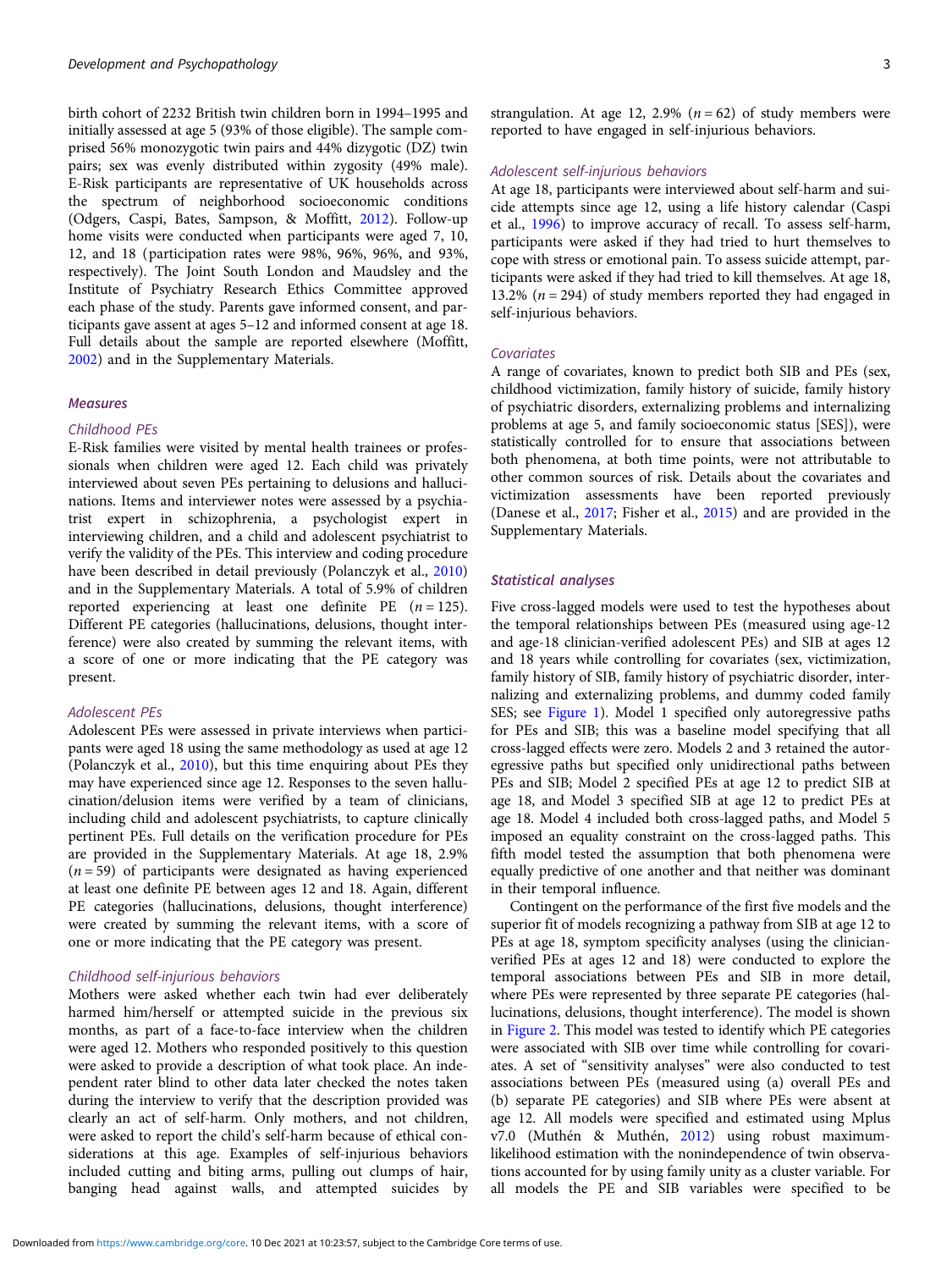<span id="page-3-0"></span>

Figure 1. Covariate adjusted autoregressive and cross-lagged panel Models 1-5. \* Cross lagged paths freely estimated in Model 4 and constrained to be equal in Model 5. Victim = childhood victimization; Fam Su = family history of suicide; Fam Psych = family history of psychiatric disorders; Ext Scale = externalizing problems; Int Scale = internalizing problems; SES = family socioeconomic status; SIB = self-injurious behavior; PEs = psychotic experiences; T1 = Time 1 (age 12 years); T2 = Time 2 (age 18 years)



Figure 2. Cross-lagged effects between suicidal/self-harm behavior (SIB) and psychotic experience categories at T1 and SIB and psychotic experience categories at T2. Covariates = sex; childhood victimization; family history of suicide; family history of psychiatric disorders; externalizing problems; internalizing problems; family socioeconomic status; T1 = Time 1 (age 12 years); T2 = Time 2 (age 18 years)

categorical and the estimates were logits, transformed to odds ratios for interpretation.

For Models 1 to 5, the best fitting model was determined using the Akaike information criterion (AIC; Akaike, [1987\)](#page-8-0), the Bayesian information criterion (BIC; Schwarz, [1978](#page-10-0)), and the sample-size-adjusted BIC (ssaBIC; Sclove, [1987](#page-10-0)), with lower

values indicative of better model fit. The model with the lowest BIC value was considered to be the better model and a difference of ≥10 was considered to be indicative of a "significant" difference (Raftery, [1995](#page-10-0)); if the difference between models was <10 then the model with fewer parameters would be considered the better model based on parsimony.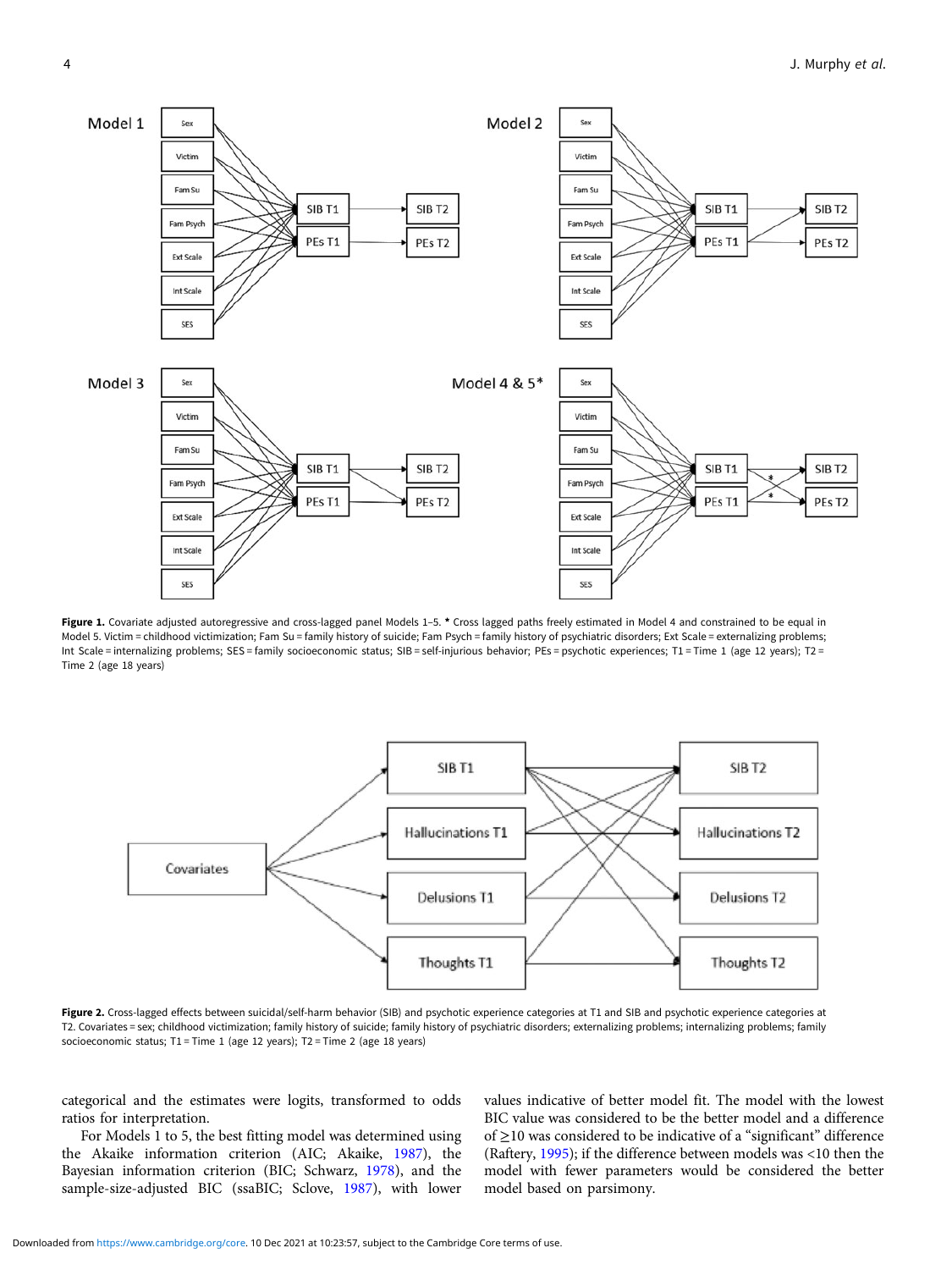|                    | SIB <sub>T2</sub> |                    |                  | PEs T <sub>2</sub>       |                  | SIB <sub>T1</sub>  |  |
|--------------------|-------------------|--------------------|------------------|--------------------------|------------------|--------------------|--|
|                    | Present, $n$ (%)  | Absent, $n$ $(\%)$ | Present, $n$ (%) | Absent, $n$ $(\%)$       | Present, $n$ (%) | Absent, $n$ $(\%)$ |  |
| SIB <sub>T1</sub>  |                   |                    |                  |                          |                  |                    |  |
| Present            | 24 (42.9)         | 32(57.1)           | 5(8.9)           | 51(91.1)                 | —                |                    |  |
| Absent             | 261(13.4)         | 1,693 (86.6)       | 51(2.6)          | 1,903 (97.4)             | —                |                    |  |
| PEs T1             |                   |                    |                  |                          |                  |                    |  |
| Present            | 34(29.1)          | 83 (70.9)          | 14(11.9)         | 104(88.1)                | 11(8.8)          | 114 (91.2)         |  |
| Absent             | 248 (13.1)        | 1,639 (86.9)       | 42(2.2)          | 1,847 (97.8)             | 51(2.6)          | 1,947 (97.4)       |  |
| PEs T <sub>2</sub> |                   |                    |                  |                          |                  |                    |  |
| Present            | 33 (55.9)         | 26(44.1)           |                  | $\overline{\phantom{0}}$ |                  |                    |  |
| Absent             | 259 (12.9)        | 1,742 (87.1)       |                  |                          |                  |                    |  |

Table 1. Cross-tabulations of suicidal/self-harm behavior (SIB) and psychotic experiences (PEs) within and across time points (N = 2232<sup>a</sup>)

a<br>Missing data for 109-228 cases across cells; Proportions correspond to within row variable. T1 - age 12 years; T2 - age 18 years.

To test whether SIB in the absence of PEs at age 12 years was predictive of PEs at age 18 years, a more restrictive analysis was conducted on (a) the best fitting model from [Figure 1](#page-3-0) and (b) the PE category model illustrated in [Figure 2.](#page-3-0) These models omitted all participants with PE at age 12 years to test whether SIB in the absence of PEs at age 12 would be predictive of PEs at age 18.

A discordant twin analysis was also conducted to rule out family-wide influences on associations between both phenomena. Specifically, we tested whether twins experiencing SIB at age 12 would be more likely to report PEs at age 18 compared to their SIB-free co-twins over and above shared familial environmental and (at least partially) genetic risks.

Finally, to explore and compare the phenomenology of PEs between those who were, or were not, dealing with a history of SIB at age 18, individual clinical interview case notes were reviewed. References to SIB were recorded, counted, and compared across both groups independently by the lead and senior authors.

## Results

Table 1 shows the frequencies and relative percentages of both phenomena at the two time points. Of those who reported SIB at age 12, 43% reported SIB again at age 18 years while 9% reported PEs at age 18. Of those with PEs at age 12, 12% reported PEs when assessed at age 18 years while 29% reported SIB at age 18. The co-occurrence of both phenomena at age 12 years was 9% and at 18 years the co-occurrence was 56%.

## Is there a bidirectional association between SIB and PEs?

The fit statistics for the competing cross-lagged models are presented in [Table 2.](#page-5-0) The information criteria were all lowest for Model 5. This model returned superior fit across all fit indices. Of the two autoregressive paths (path from SIB at T1 to SIB at T2 and path from PEs at T1 to PEs at T2), PEs was the stronger  $(OR = 3.94 / OR = 5.53, respectively)$  while the cross-lagged paths, that were constrained to be equal, showed that PEs at 12 years significantly increased the risk of SIB at 18 years, and SIB at 12 years significantly increased the risk of PEs at 18 years  $(OR = 2.48)$ .

All models were also fitted with covariate paths fixed to zero. The fit indices (AIC, BIC, and ssaBIC) for these models suggested poorer fit compared to the covariate adjusted models, that is including the covariate effects resulted in improved models. The estimates of the autoregressive and cross-lagged effects in these covariate constrained models were essentially the same for the models with and without the covariates included (see Table S1 in the Supplementary Materials).

Where PEs were categorized into hallucinations, delusions, and thought interference and analyzed together with SIB at both time points, only hallucinations at age 12 predicted SIB at age 18 ( $OR = 2.36$ ). Conversely, SIB at age 12 significantly predicted both hallucinations  $(OR = 2.77)$  and thought interference symptoms  $(OR = 4.15)$  at age 18 (see [Table 3\)](#page-5-0).

Where models excluded cases with any PEs at age 12, no significant association was found between SIB at age 12 years and PEs at age 18 years  $(OR = 1.06; 95\% \text{ CI} = 0.14-7.94)$ . However, where the three PE categories were modeled (i.e., [Figure 2](#page-3-0) model excluding cases with Hallucinations T1, Delusions T1, and Thought interference T1), effects for hallucinations ( $OR =$ 2.00; 95% CI =  $0.72-5.59$ ) and delusions (OR = .67; 95% CI = 0.09–4.98) were nonsignificant, but the association between SIB at age 12 years and thought interference at age 18 years was strong  $(OR = 4.29)$  and trended towards significance  $(95\% \text{ CI} = 0.97-$ 19.01).

## Does the prospective association between SIB and PEs hold when controlling for unmeasured familial environmental and (at least partially) genetic confounding?

In total, 52 twin pairs were discordant for SIB at age 12. Twins who experienced SIB at this age were significantly more likely to report PEs at age 18 compared to their co-twins who did not experience SIB (7 (28.0%) versus 2 (7.4%); ratio = 2.78, 95% CI 1.55 to 4.98).

## Are PEs among those experiencing SIB informed and characterized by SIB/threat/death-related content?

Upon reviewing the clinical interview case notes for those who reported both SIB and PEs at age 18 ( $n = 33$ ), PEs for 39% of cases were explicitly characterized and informed by SIB/threat/ death-related themes/content. For those who only reported PEs at age 18  $(n = 26)$ , just one individual's PEs  $(4%)$  were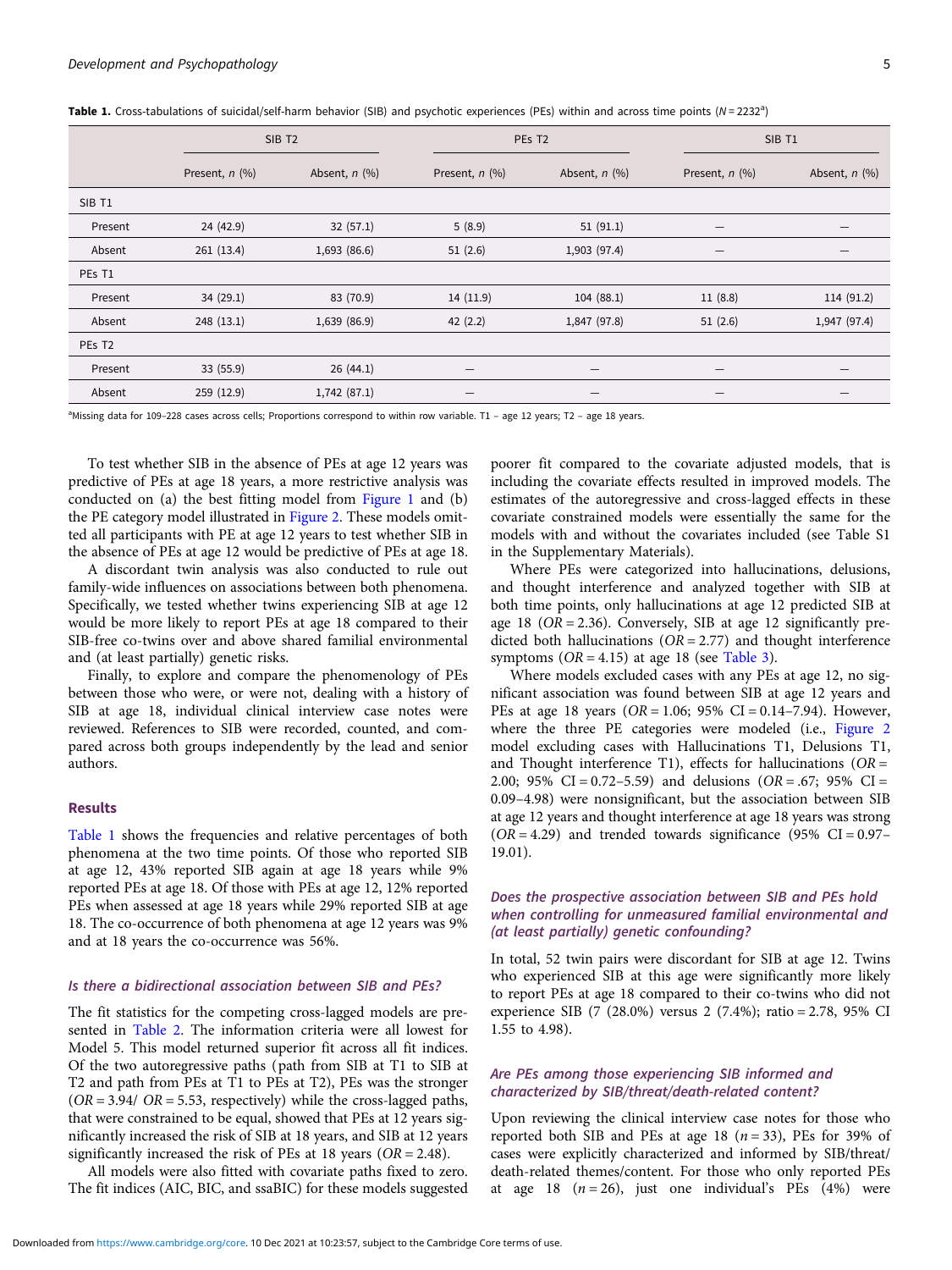<span id="page-5-0"></span>Table 2. Associations between suicidal/self-harm behavior (SIB) and psychotic experiences (PEs) at ages 12 (T1) and 18 (T2) years

|                                          | Model 1<br><b>Baseline</b> | Model 2<br>$PEs \rightarrow SIB$ | Model 3<br>$SIB \rightarrow PEs$ | Model 4<br><b>Bi-directional Free</b> | Model 5<br><b>Bi-directional Constrained</b> |  |  |
|------------------------------------------|----------------------------|----------------------------------|----------------------------------|---------------------------------------|----------------------------------------------|--|--|
| Model fit                                |                            |                                  |                                  |                                       |                                              |  |  |
| AIC                                      | 3,432.130                  | 3,419.958                        | 3,430.826                        | 3,418.656                             | 3,416.726                                    |  |  |
| <b>BIC</b>                               | 3,556.590                  | 3,550.076                        | 3,560.944                        | 3,554.431                             | 3,546.844                                    |  |  |
| ssaBIC                                   | 3,486.694                  | 3,477.002                        | 3,487.870                        | 3,478.180                             | 3,473.770                                    |  |  |
| Autoregressive paths (ORs (95% CIs))     |                            |                                  |                                  |                                       |                                              |  |  |
| SIB T2 on SIB T1                         | $4.42$ $(2.53 - 7.75)$     | $3.95(2.34 - 6.67)$              | $4.42(2.53 - 7.75)$              | $3.95(2.34 - 6.67)$                   | $3.94(2.35 - 6.62)$                          |  |  |
| PEs T <sub>2</sub> on PEs T <sub>1</sub> | $5.94(3.05-11.59)$         | $5.95(3.05-11.59)$               | $5.45(2.81-10.58)$               | $5.46$ $(2.81 - 10.59)$               | $5.53$ $(2.87-10.64)$                        |  |  |
| Cross-lagged paths (ORs (95% CIs))       |                            |                                  |                                  |                                       |                                              |  |  |
| SIB T2 on PEs T1                         |                            | $2.43(1.54 - 3.82)$              |                                  | $2.43(1.54 - 3.82)$                   | $2.48$ $(1.63 - 3.79)$                       |  |  |
| PEs T <sub>2</sub> on SIB T <sub>1</sub> |                            |                                  | $2.82(1.15-6.92)$                | $2.82$ (1.15-6.92)                    | $2.48$ $(1.63 - 3.79)$                       |  |  |

AIC = Akaike information criterion; BIC = Bayesian information criterion; CIs = confidence intervals; ORs = odds ratios; ssaBIC = sample-size adjusted BIC. All models statistically adjusted for the nonindependence of twin observations and covariates = sex; childhood victimization; family history of suicide; family history of psychiatric disorders; externalizing problems; internalizing problems; family socioeconomic status.

Table 3. Autoregressive and cross-lagged effects between suicidal/self-harm behavior (SIB) and psychotic experience categories at ages 12 (T1) and 18 (T2) years

|                         |                     | ORs (95% CIs)            |                   |                         |  |  |
|-------------------------|---------------------|--------------------------|-------------------|-------------------------|--|--|
|                         | SIB <sub>T2</sub>   | <b>Hallucinations T2</b> | Delusions T2      | Thought interference T2 |  |  |
| SIB T1                  | $3.99(2.34 - 6.80)$ | $2.77(1.27 - 6.03)$      | $1.65(0.60-4.53)$ | 4.15 $(1.29-13.37)$     |  |  |
| Hallucinations T1       | $2.36(1.70-3.27)$   | $4.36$ (2.92-6.52)       | –                 | –                       |  |  |
| Delusions T1            | $1.08(0.64 - 1.82)$ | -                        | $3.33(1.79-6.19)$ | -                       |  |  |
| Thought interference T1 | $1.09(0.47-2.54)$   | -                        |                   | $13.61$ (5.18-35.72)    |  |  |

Statistically significant paths at P < .05 in bold; CIs = confidence intervals; ORs = odds ratios; Models adjusted for the nonindependence of twin observations and covariates = sex; childhood victimization; family history of suicide; family history of psychiatric disorders; externalizing problems; internalizing problems; family socioeconomic status.

characterized by SIB/threat/death-related themes/content (see content, descriptions, and interpretations of adolescent PEs in the Discussion and Supplementary Materials).

#### **Discussion**

## SIB – PEs directionality

The findings from the cross-lagged panel analyses were inconclusive. An overall model that constrained both paths to be equal (i.e., temporal associations from (a) PEs to SIB and (b) SIB to PEs) returned the best fit. This model (Model 5) demonstrated that neither variable at age 12 was dominant in predicting the other at age 18, but instead that each variable increased the probability of the other, across a six-year assessment period, by approximately two-and-a-half times. While it was notable that the second best fitting model (Model 2) was an explicit test of the orthodox view (i.e., where SIB is consequential to PEs but PEs are not recognized in a predictive capacity), the freely estimated model (Model 4; where coefficients for all paths were estimated) demonstrated that the strongest cross-lagged path was between SIB at age 12 and PEs at age 18  $(OR = 2.82)$ .

Once it was established that SIB was predictive of PEs in the overall model, it was necessary to consider which PE categories

(hallucinations, delusions, thought interference) were predicted by earlier SIB, and how strongly. The PE category cross-lagged model demonstrated that those who reported SIB at age 12 were over 2.5 times more likely to report hallucinatory experiences and over 4 times more likely to report thought interference at age 18.

No association, however, was identified between SIB and the delusions symptom category. Given that psychosis-related paranoia and persecutory delusions often include beliefs about personal safety and impending danger (Bentall, Kinderman, & Kaney, [1994;](#page-9-0) Freeman et al., [2007](#page-9-0)), this was unexpected. However, psychotic delusions are not always colored by threat (e.g., grandiose delusions); therefore, the lack of specificity and detail regarding the precise nature and phenomenology of delusional experience in this variable may not have afforded the most robust test of this association in a suicidal drive context. It was notable that where phenomenology was recorded (see case note content in following paragraphs), delusions among 18-year-olds reporting SIB did include paranoia and persecutory/referential delusions that contained SIB or death-related themes/content.

The more restrictive sensitivity analyses that omitted those without PEs at age 12 years revealed that SIB, in the absence of PEs, did not predict overall PEs at age 18 years but may have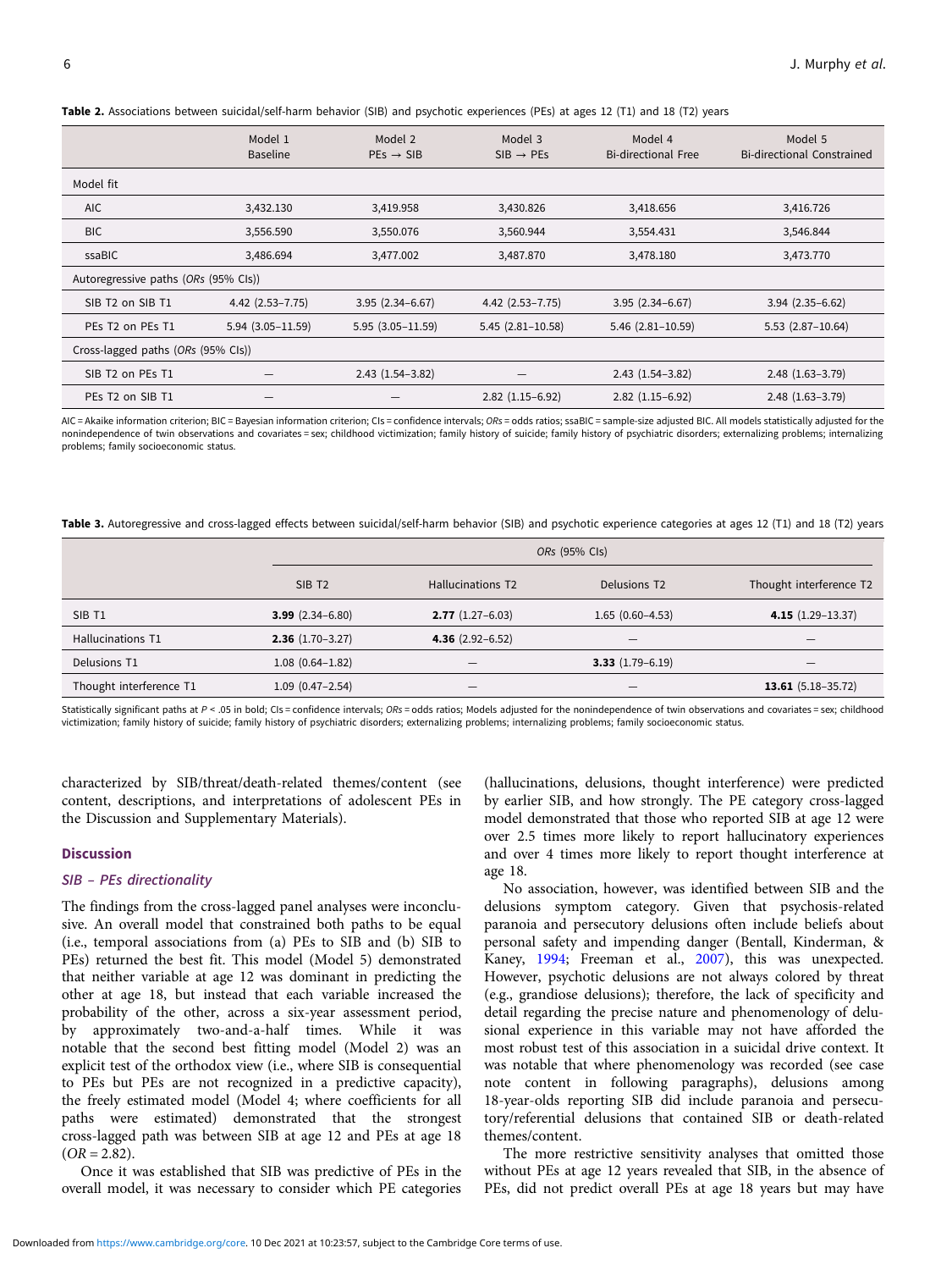been predictive of thought interference. These findings firstly suggested that the influence of SIB at age 12 years on later overall PEs (as evidenced in Model 5) was likely attributable to co-occurring PEs at age 12. Given the proposed role of psychosis in the context of SIB, as purported by the suicidal drive hypothesis, this was not entirely surprising. Of the 125 children who experienced PEs and the 62 who experienced SIB at age 12 years, 11 experienced both phenomena. Of these, 91%  $(n = 10)$  experienced SIB at age 18. This group therefore exhibited the greatest risk for SIB at age 18 (compared to 31% for those only experiencing SIB at age 12 years and 13% for those who displayed no PEs or SIB at this age) which in turn would plausibly explain "defensive" PE expression at this later age. Removing these children from the analysis therefore essentially removed those at greatest risk of later SIB and, in so doing, removed those for whom a protective PE reaction would have been most likely. Secondly, the potential effect (i.e.,  $95\%$  CI = 0.97-19.01) of SIB only at age 12 years on thought interference at age 18 years suggested that where SIB was not accompanied by PEs early on, it may have acted on a specific PE category. The young age of the sample (at both time points), the low occurrence of SIB among the sample at age 12 years, and the six-year lag between assessment time points, however, limited the interrogation of both phenomena.

In summary, therefore, while SIB was initially shown to be predictive of later PEs, this was no longer the case once the effect of individuals with preexisting PEs was removed. Moreover, at a PE category level, where SIB was initially shown to be predictive of later hallucinatory experiences and thought interference, SIB in the absence of PEs at age 12, was not predictive of PE categories at age 18; however, there was a (nonsignificant) trend for SIB at age 12 years to predict later thought interference.

#### The phenomenology of PEs in the context of SIB

The clinical interview case notes of all adolescents who reported both PEs and SIB at age 18  $(n = 33)$  revealed 13 individuals (39%) whose PEs were characterized by SIB/threat/death-related themes/content. The most commonly reported PEs were auditory verbal hallucinations, followed by intrusive thoughts, paranoia, and persecutory/referential delusions.

## Auditory verbal hallucinations

A total of 9 out of the 13 adolescents (69%) described auditory verbal hallucinations characterized by commands, instructing them to kill, harm, or hurt themselves. While details about these hallucinatory experiences, beyond the general SIB instruction, were limited in some case notes, others offered notable descriptions of the auditory verbal hallucinations and in turn revealed important variation in the nature of these experiences. For example, some commands were explicit and contained precise instructions regarding suicidal behavior. For example; (a) "Go into the middle of the road, someone will hit you"; (b) "The twin stated the voices have made her think about overdosing previously"; (c) "For instance, when she was going to jump off [name of structure removed to preserve anonymity] the voice was telling her to do it"; (d) "Twin said she would hear voices when selfharming, and that they would egg her on, encouraging her to cut herself nearer to veins and to kill herself"; (e) "The man [voice] would say mean things to the twin such as 'you're not worth anything' and 'there's a red knife in the kitchen". The extant research literature is replete with studies that have explored

command hallucinations in the context of clinical psychosis and SIB (Harkavy-Friedman et al., [2003;](#page-9-0) Rogers, Watt, Gray, MacCulloch, & Gournay, [2002;](#page-10-0) Zisook, Byrd, Kuck, & Jeste, [1995](#page-10-0)); however, there has been limited explanation for the co-occurrence of these phenomena (Bolton, Gooding, Kapur, Barrowclough, & Tarrier, [2007;](#page-9-0) Johnson, Gooding, & Tarrier, [2008](#page-9-0); Taylor et al., [2010\)](#page-10-0). The suicidal drive hypothesis potentially affords an opportunity to begin to consider these voices as external attributions of internal threat. It may be the case that under circumstances of internally generated and self-directed threat, individuals attribute this threat (albeit unconsciously) to sources other than, and external to, themselves in order to secure some psychological distance/protection. Given that this distance/protection can only manifest psychologically, internal suicidal/selfinjurious thoughts may ultimately become external commands/ instructions, communicated by external agents/voices.

#### Intrusive thoughts, paranoia, and persecutory/referential delusions

A total of 6 of the 13 adolescents' PEs (46%) were characterized by intrusive thoughts, paranoia, and persecutory/referential delusions that contained SIB or death-related themes/content. Two adolescents believed that murders/killings reported on the news were attributable to them, while others revealed paranoia and worry about being hurt, poisoned, or attacked (a) "Twin believes that when people on the news report about murders and missing people they are talking about her"; (b) "Twin answered yes saying that for example he sometimes gets a glass of water (whilst at home) & thinks that it doesn't taste right, which will get him worried that it might be poisoned". Two adolescents described their symptoms specifically in relation to eating-related SIB, for example (a) "[name removed to preserve anonymity] – the name/identity she gave to her anorexic thoughts….She said he was 'higher than her', and had control/power over her….Punishment came when he didn't get what he wanted – i.e., wasn't skinny/able to see bones. Punishment would be having to make herself sick if she ate something not 'allowed'"; and (b) "They [voices] were calling the twin fat and saying she should not eat". While auditory verbal hallucinations, particularly those characterized by explicit suicide instruction, afford the clearest description of what the suicidal drive hypothesis posits, the hypothesis also considers other PEs to be meaningful manifestations of internal threat. It seems plausible that if internal threat is externalized, it may be observable also in delusional ideation and paranoia about, for example the malevolent intentions of others to cause harm or the general/specific presence of threat in one's environment.

#### Disowned aspects of self and negative self-evaluation

The suicidal drive hypothesis proposes that in the context of SIB, individuals may attribute their internal threat to sources other than, and external to, themselves in order to secure some psychological distance/protection. This protective distancing from thoughts/beliefs that have become threat laden, therefore, may lead to confusion about, for example one's sense of agency and/ or ownership of thought which may also be evident in psychosis symptom expression/content. Some of the case notes made reference to an inner turmoil experienced by the adolescents; for example, (a) "the twin feels threatened, he feels like part of him is telling him to act one way whereas another part is telling him to do the opposite" and (b) "Says [voice] will make her feel bad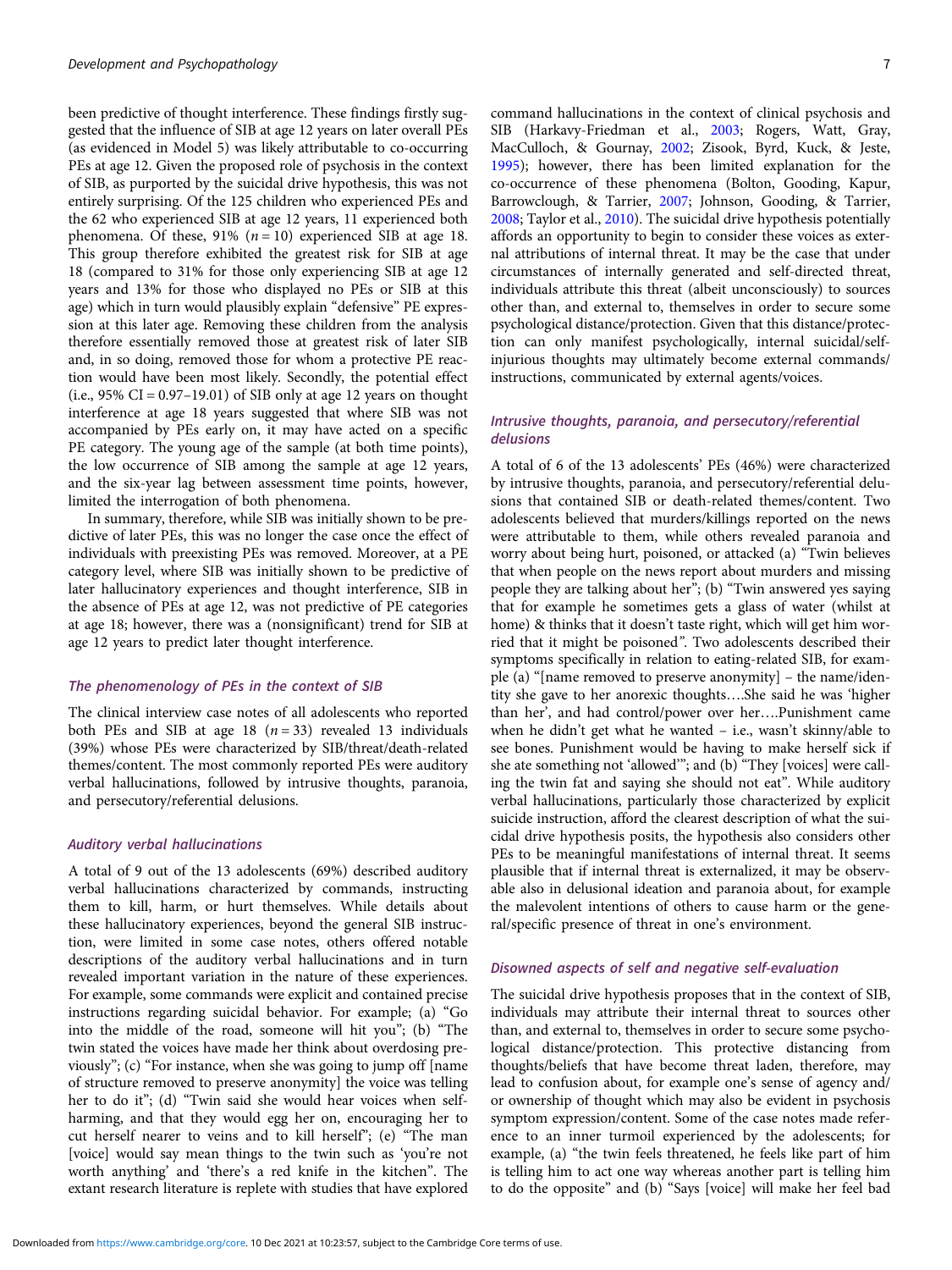about herself when she feels positive – so if she thinks she looks nice it would say she looks awful – telling her no one likes her." This is largely consistent with what has been observed elsewhere in phenomenological analyses of auditory verbal hallucinations in psychosis. For example, in a qualitative study of clinical voice hearers, it was possible to clearly formulate the underlying emotional conflicts embodied by the voices (e.g., low self-worth) in 94% of cases, while representations for voice identity (e.g., disowned aspects of self) were formulated in 78% of cases ( $N =$ 100; Corstens & Longden, [2013\)](#page-9-0). Moreover, while suicidality may constitute the most severe form of internal threat, it is possible that psychosis may also be consequential to less severe thoughts and beliefs that ultimately fuel suicidality, for example low self-esteem, feelings of inadequacy, self-criticism, shame, submissive behavior, self-disgust, and so on (Butter, Shevlin, & Murphy, [2019\)](#page-9-0). It was notable also that several adolescents' case notes referred to feelings of worthlessness and low self-esteem. For example: (a) "The voice insults the twin, saying that she is worthless, it wasn't always insulting but as her self-esteem decreased as did the demon's belief of her", and (b) "When the voice would give a command, it would also make derogatory comments such as 'you are not worth being here' and 'you are stupid'". Bentall and colleagues have demonstrated that feelings of inferiority and inadequacy (known to be central to SIB) may underlie many positive psychotic symptoms and may ultimately influence their distressing content and persistence (Bentall, Corcoran, Howard, Blackwood, & Kinderman, [2001\)](#page-9-0). Indeed, changes in self-esteem over time have been associated with fluctuations in symptom severity while a disturbed self-esteem has been implicated in maintaining florid paranoid ideation (Garety et al., [2005;](#page-9-0) Häfner et al., [2005;](#page-9-0) Thewissen, Bentall, Lecomte, van Os, & Myin-Germeys, [2008\)](#page-10-0).

## Research implications

The current study is the second to explore the suicidal drive hypothesis. While the evidence produced thus far seems to offer some tentative support for the proposed hypotheses (albeit limited to the temporal associations between the phenomena and the phenomenology of psychosis symptomology), the findings will need to be replicated and a more stable empirical foundation established before the protective/defense assumptions of the suicidal drive hypothesis can be justifiably explored. At present, however, it is worth considering how such assumptions regarding defense and protection might be tested. At a rudimentary level we might expect that suicide attempts for those who both engage in suicidal ideation/SIB and experience PEs will be delayed or prevented compared to those who experience suicidal ideation/SIB in the absence of PEs. We might also expect, at "less severe" levels, that the occurrence of SIB is delayed or prevented for those engaged in or enduring suicidal ideation. Determining when/if PEs emerge, however, along this suicidality continuum (i.e., after suicidal ideation, SIB or suicide attempts) will be important.

Future research might also consider whether the suicidal drive hypothesis can be meaningfully employed to describe other related phenomena in the literature. Comorbidity, for example, between psychotic disorders and suicide-informed diagnoses such as major depression, borderline personality disorder, and eating disorder (Birchwood, Iqbal, Chadwick, & Trower, [2000;](#page-9-0) Blinder, Cumella, & Sanathara, [2006](#page-9-0); Kingdon et al., [2010](#page-9-0)) may reflect the suicidal drive – psychosis threat response in action. Selten and Cantor-Graae's social defeat hypothesis of

schizophrenia (Selten, van der Ven, Rutten, & Cantor-Graae, [2013](#page-10-0)) and Taylor et al.'s review of the role of both social defeat and entrapment for a wide array of psychopathological phenomena would also seem to align well with the assumptions that are proposed by the suicidal drive hypothesis (Taylor, Gooding, Wood, & Tarrier, [2011](#page-10-0)). Moreover, the extensive childhood trauma – PE literature (Badour & Adams, [2015;](#page-8-0) Read, van Os, Morrison, & Ross, [2015;](#page-10-0) Schalinski & Teicher, [2015\)](#page-10-0) may be informed by an internal threat response hypothesis, in that childhood trauma (particularly interpersonal and sexual childhood trauma) has been shown to be highly associated with "mental contamination" (Badour & Adams, [2015\)](#page-8-0), self-denigration (Gilbert, [2015](#page-9-0)), self-disgust (Overton, Powell, & Simpson, [2015](#page-10-0)), self-harm (Saçarçelik, Türkcan, Güveli, & Yeşilbaş, [2015](#page-10-0)), and SIB (Park, Hong, Jeon, Seong, & Cho, [2015](#page-10-0)). PEs among childhood trauma victims therefore, while reflective of trauma response, may no longer directly reflect response to the original external traumatic event but instead may reflect defense from the internally generated and self-directed threat derived from the trauma-induced shame, guilt, depression, and disgust. Importantly, however, the current findings offer only preliminary empirical support for an internal threat response hypothesis. Further analyses will be required to substantiate the speculative assumptions applied to the wider literature briefly outlined here.

#### Clinical implications

While it is recognized that the suicidal drive hypothesis will need to be evidenced more fully before clinical implications can be realistically explored, two potential clinically related issues can be tentatively considered and shared here. First, the suicidal drive hypothesis may have some utility in informing extant interventions for those who experience PEs in the context of suicidality. For example, recognizing voices as disowned aspects of oneself, and dialoguing with/challenging voices has become increasingly popular in treatment settings for distressed voice hearers (Craig et al., [2018](#page-9-0); Deamer & Hayward, [2018](#page-9-0); Leff, Williams, Huckvale, Arbuthnot, & Leff, [2014](#page-10-0); Lincoln & Peters, [2019](#page-10-0); Thomas et al., [2014](#page-10-0)). Given that the suicidal drive hypothesis recognizes auditory verbal hallucinations to be audible manifestations of internal, self-directed threatening thoughts/beliefs, clinicians may consider treatment strategies that directly target self-threat vulnerability and negative self-evaluation among those traumatized by auditory verbal hallucinations. Inviting voice hearers to consider, acknowledge, and attend to the presence of suicidal thoughts and beliefs may in turn (a) afford them an opportunity to recognize the inherent danger that they have become exposed/vulnerable to, and (b) consider (and potentially understand) why such thoughts and beliefs have been "disowned", attributed to external sources, and perceived as voices from without. Second, the suicidal drive hypothesis may also shed light on why delusional beliefs are often so resilient in the presence of contradictory evidence, and why those that hold them are so resistant to the challenges/perspectives of others (Freeman, Garety, & Kuipers, [2001;](#page-9-0) Garety et al., [2005\)](#page-9-0). While researchers have previously proposed safety seeking/behavior explanations for psychotic delusions (Freeman et al., [2001](#page-9-0); Freeman et al., [2007\)](#page-9-0), according to the suicidal drive hypothesis, delusional beliefs (particularly threat-laden persecutory/referential delusions in the context of SIB) serve to externalize internal threat, and attribute it to external agents/sources. This external attribution, therefore, may also be conceived to be protective and may afford "distance"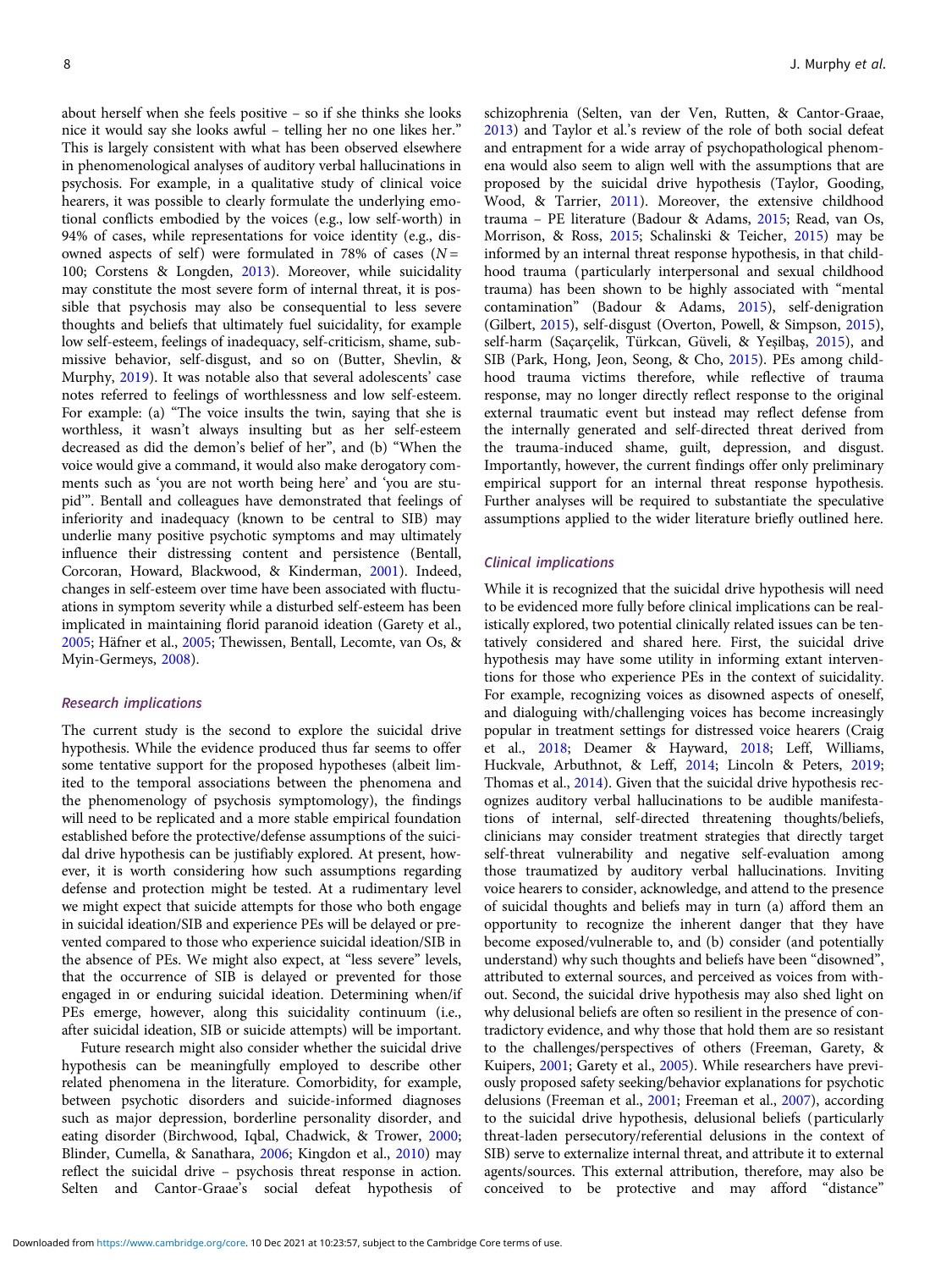<span id="page-8-0"></span>(psychological distance) from a threat that ultimately resides within. Investment in and commitment to these beliefs/schemas, therefore, may be necessary for survival, and therapists and clients alike may need to recognize this before either phenomenon (i.e., suicidality or psychosis) can be successfully navigated or treated.

#### Study limitations

While the current study produced additional empirical support for the suicidal drive hypothesis it was not without its limitations. First, the analyses were not inclusive of suicidal ideation. Suicidal ideation has been shown to be highly predictive of both SIB and suicide attempts and has previously been conceptualized as a constituent "component" of a proposed suicidality continuum (Butter et al., [2019;](#page-9-0) Klonsky, May, & Saffer, [2016](#page-9-0); Ribeiro et al., [2016\)](#page-10-0). While its absence in the current study was unlikely to have negated the suicidal drive pathway identified (i.e., supplementing the SIB variable with suicidal ideation would likely have amplified this association) its inclusion and exploration in future prospective analyses will be important. Second, self-injurious and suicidal behavior were aggregated to reflect overall internal threat in the current study. These behaviors have, however, been shown to be distinct from one another (Halicka & Kiejna, [2015\)](#page-9-0) and should be tested separately in future studies where larger/older sample data and higher prevalence rates facilitate such analyses. Third, SIB at 12 years was informed by parental report while PEs at this age were derived from child self-reports. It is possible that there may have been some false negatives for SIB at this time point. Fourth, the current cross-lagged panel analyses, although sophisticated and suitable, were based on data from only two time points, with a 6-year time-lag. In previous Danish prospective cohort analyses of the suicidal drive hypothesis, it was notable that most recorded clinical occurrences of SIB and psychosis emerged in the same year (Murphy et al., [2018\)](#page-10-0). Moreover, the current data captured both SIB and PEs within a highly sensitive developmental age range where the meaning and experience of both phenomena may have varied substantially. To more robustly test the suicidal drive hypothesis, future analyses will need to test temporal associations between both phenomena over multiple, shorter lagged, time points. Fifth, while SIB informed PEs were more commonly identified for those who reported both SIB and PEs at age 18 (39%), compared to those who only reported PEs (4%), PEs for most adolescents reporting both phenomena at age 18 were not characterized by SIB content. While it is possible that the PEs reported by these adolescents were associated with their SIB (i.e., it may be plausible to consider nonthreatening grandiose or referential delusions also in terms of suicidal drive hypothesis threat responsivity), descriptions of their experiences did not reveal evidence of, for example, threat perception/belief, preoccupation with death, or SIB instruction. Sixth, it is possible that some of the twins at age 18 may have been in an extended prodrome and their SIB at age 12 years was a manifestation of their distress. Seventh, alternative molecular and neural substrates of SIB known to influence the development of stable emotional, behavioral, and cognitive phenotypes (Balcioglu & Kose, [2018;](#page-9-0) Turecki, [2014](#page-10-0); Turecki, Ernst, Jollant, Labonté, & Mechawar, [2012\)](#page-10-0) were not controlled for and may afford alternative explanations for the findings reported. Eighth, the E-Risk study included data from twins only; therefore, we cannot be totally sure that these findings can generalize to non-twins. However, the prevalence of SIB and PEs reported here are similar to those observed in singletons (Horwood et al., [2008](#page-9-0); Kidger, Heron, Lewis, Evans,

& Gunnell, [2012\)](#page-9-0). Ninth, the sample size used in the current study was relatively small. Larger samples will afford more robust tests of the proposed associations evidenced here.

#### **Conclusion**

The suicidal drive hypothesis has now been partially evidenced by findings from analyses of cross-sectional epidemiological data, national prospective cohort/service use data, and, in this study, prospective twin cohort data. Collectively these analyses have tentatively demonstrated that (a) suicidality (ranging from suicidal ideation to self-injurious behavior and suicide attempts) is highly associated with psychosis (in both clinical and subclinical contexts); (b) suicidality can precede psychotic phenomena; (c) the strength of the association between PEs and SIB varies according to both SIB recency and severity; and (d) PEs among those enduring SIB are often informed and characterized by SIB content. Researchers in future therefore should be cognizant of this bidirectional association and be mindful that where SIB is present among those experiencing PEs, SIB may not necessarily be consequential to PEs. Researchers and practitioners alike might also begin to consider the potential protective/defensive role of PEs in a context of SIB and explore why PEs are (a) so commonly characterized by threat-related content, and (b) experienced as external to or separate from the self. Finally, practitioners should be alert to psychosis risk among those presenting with SIB (and vice versa) and consider interventions that might help prevent individuals from developing even more complex mental health problems.

Supplementary Material. The supplementary material for this article can be found at [https://doi.org/10.1017/S0954579420001728.](https://doi.org/10.1017/S0954579420001728)

Acknowledgments. We are grateful to the study mothers and fathers, the twins, and the twins' teachers for their participation. Our thanks to members of the E-Risk team for their dedication, hard work, and insights.

Financial Statement. The E-Risk Study is funded by the UK Medical Research Council (G1002190). Additional support was provided by the National Institute of Child Health and Human Development (HD077482); the Jacobs Foundation; the Avielle Foundation; and a British Academy Mid-Career Fellowship (MD\170005) to Helen L. Fisher. Louise Arseneault is the Mental Health Leadership Fellow for the UK Economic and Social Research Council (ESRC). Andrea Danese is supported by the National Institute for Health Research (NIHR) Biomedical Research Centre at South London and Maudsley NHS Foundation Trust and King's College London. Helen L. Fisher is supported by the ESRC Centre for Society and Mental Health at King's College London (ES/S012567/1). The views expressed are those of the authors and not necessarily those of the NHS, the NIHR, the Department of Health and Social Care, the ESRC, or King's College London.

#### Conflicts of Interest. None.

Ethical Standards. The authors assert that all procedures contributing to this work comply with the ethical standards of the relevant national and institutional committees on human experimentation and with the Helsinki Declaration of 1975, as revised in 2008.

#### References

- Akaike, H. (1987). Factor analysis and AIC. Psychometrika, 52, 317–332. doi:10.1007/BF02294359
- Badour, C. L., & Adams, T. G. (2015). Contaminated by trauma: understanding links between self-disgust, mental contamination and post-traumatic stress disorder. In P. G. Overton, P. A. Powell & J. Simpson (Eds.), The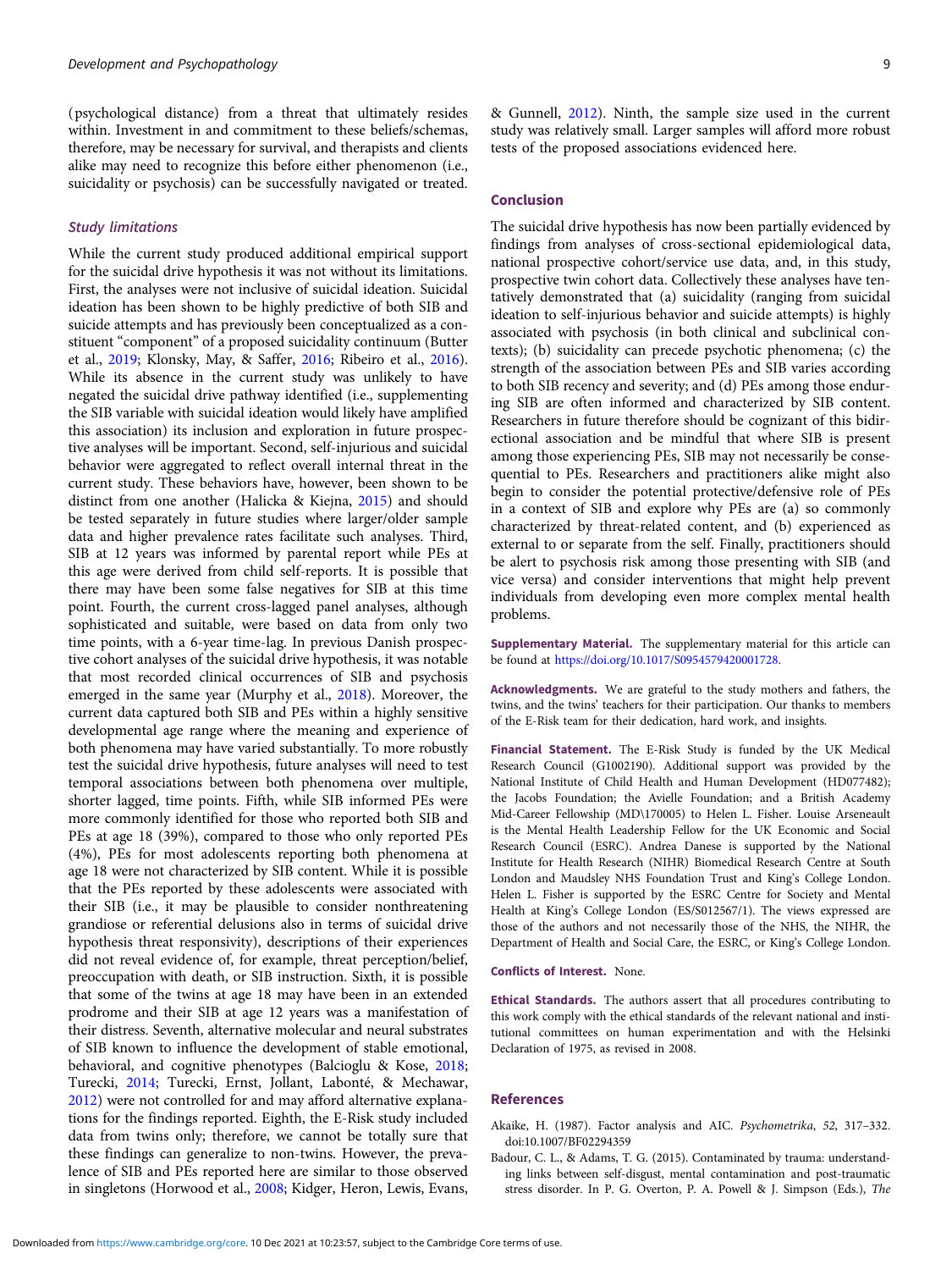<span id="page-9-0"></span>revolting self: perspectives on the psychological, social, and clinical implications of self-directed disgust (p. 127). New York: Karnac Books.

- Balcioglu, Y. H., & Kose, S. (2018). Neural substrates of suicide and suicidal behaviour: From a neuroimaging perspective. Psychiatry and Clinical Psychopharmacology, 28, 314–328. doi:10.1080/24750573.2017.1420378
- Bentall, R. P., Corcoran, R., Howard, R., Blackwood, N., & Kinderman, P. (2001). Persecutory delusions: A review and theoretical integration. Clinical Psychology Review, 21, 1143–1192. doi:10.1016/S0272-7358(01) 00106-4
- Bentall, R. P., Kinderman, P., & Kaney, S. (1994). The self, attributional processes and abnormal beliefs: Towards a model of persecutory delusions. Behaviour Research and Therapy, 32(3), 331–341.
- Birchwood, M., Iqbal, Z., Chadwick, P., & Trower, P. (2000). Cognitive approach to depression and suicidal thinking in psychosis: I. Ontogeny of post-psychotic depression. British Journal of Psychiatry, 177, 516–521. doi:10.1192/bjp.177.6.516
- Bleuler, E. (1911). 1950). Dementia praecox or the group of schizophrenias (Trans. J. Zinkin). New York, NY: International Universities Press.
- Blinder, B. J., Cumella, E. J., & Sanathara, V. A. (2006). Psychiatric comorbidities of female inpatients with eating disorders. Psychosomatic Medicine, 68, 454–462. doi:10.1097/01.psy.0000221254.77675.f5
- Bolton, C., Gooding, P., Kapur, N., Barrowclough, C., & Tarrier, N. (2007). Developing psychological perspectives of suicidal behaviour and risk in people with a diagnosis of schizophrenia: We know they kill themselves but do we understand why? Clinical Psychology Review, 27, 511–536. doi:10.1016/ j.cpr.2006.12.001
- Butter, S., Shevlin, M., & Murphy, J. (2019). Negative self-evaluation and the genesis of internal threat: Beyond a continuum of suicidal thought and behaviour. Psychological Medicine, 49, 2591–2599. doi:10.1017/ S0033291718003562
- Caspi, A., Moffitt, T. E., Thornton, A., Freedman, D., Amell, J. W., Harrington, H., … Silva, P. A. (1996). The life history calendar: A research and clinical assessment method for collecting retrospective event-history data. International Journal of Psychiatric Methods, 6, 101–114. doi:10.1002/ (SICI)1234-988X(199607)6:2<101::AID-MPR156>3.3.CO;2-E
- Corstens, D., & Longden, E. (2013). The origins of voices: Links between life history and voice hearing in a survey of 100 cases. Psychosis, 5, 270–285. doi:10.1080/17522439.2013.816337
- Craig, T. K., Rus-Calafell, M., Ward, T., Leff, J. P., Huckvale, M., Howarth, E., & Garety, P. A. (2018). AVATAR therapy for auditory verbal hallucinations in people with psychosis: A single-blind, randomised controlled trial. Lancet Psychiatry, 5, 31–40. doi:10.1016/S2215-0366(17)30427-3
- Danese, A., Moffitt, T. E., Arseneault, L., Bleiberg, B. A., Dinardo, P. B., Gandelman, S. B., … Caspi, A. (2017). The origins of cognitive deficits in victimized children: Implications for neuroscientists and clinicians. American Journal of Psychiatry, 174, 349–361. doi:10.1176/appi.ajp.2016.16030333
- Deamer, F., & Hayward, M. (2018). Relating to the speaker behind the voice: What is changing? Frontiers in Psychology, 9, 11. doi:10.3389/ fpsyg.2018.00011
- DeVylder, J. E., Lukens, E. P., Link, B. G., & Lieberman, J. A. (2015). Suicidal ideation and suicide attempts among adults with psychotic experiences: Data from the Collaborative Psychiatric Epidemiology Surveys. JAMA Psychiatry, 72, 219–225. doi:10.1001/jamapsychiatry.2014.2663
- Fisher, H. L., Caspi, A., Moffitt, T. E., Wertz, J., Gray, R., Newbury, J., … Arsenault, L. (2015). Measuring adolescents' exposure to victimization: The Environmental Risk (E-Risk) Longitudinal Twin Study. Developmental Psychopathology, 27, 1399–1416. doi:10.1017/S0954579415000838
- Fisher, H. L., Caspi, A., Poulton, R., Meier, M. H., Houts, R., Harrington, H., … Moffitt, T. E. (2013). Specificity of childhood psychotic symptoms for predicting schizophrenia by 38 years of age: A birth cohort study. Psychological Medicine, 43, 2077–2086. doi:10.1017/S0033291712003091
- Freeman, D., Garety, P. A., & Kuipers, E. (2001). Persecutory delusions: Developing the understanding of belief maintenance and emotional distress. Psychological Medicine, 31, 1293–1306. doi:10.1017/S003329170100455X
- Freeman, D., Garety, P. A., Kuipers, E., Fowler, D., Bebbington, P. E., & Dunn, G. (2007). Acting on persecutory delusions: The importance of safety seeking. Behaviour Research and Therapy, 45, 89–99. doi:10.1016/ j.brat.2006.01.014
- Garety, P. A., Freeman, D., Jolley, S., Dunn, G., Bebbington, P. E., Fowler, D. G., … Dudley, R. (2005). Reasoning, emotions, and delusional conviction in psychosis. Journal of Abnormal Psychology, 114, 373–384. doi:10.1037/ 0021-843X.114.3.373
- Gilbert, P. (2015). Self-disgust, self-hatred, and compassion-focused therapy. In P. G. Overton, P. A. Powell & J. Simpson (Eds.), The revolting self: Perspectives on the psychological, social, and clinical implications of selfdirected disgust (p. 223). New York: Karnac Books.
- Gournellis, R., Tournikioti, K., Touloumi, G., Thomadakis, C., Michalopoulou, P. G., Christodoulou, C., … Douzenis, A. (2018). Psychotic (delusional) depression and suicidal attempts: A systematic review and meta-analysis. Acta Psychiatrica Scandinavica, 137, 18–29. doi:10.1111/acps.12826
- Grigoriou, M., Upthegrove, R., & Bortolotti, L. (2018). T113. The link between blunted affect and suicide in schizophrenia: A systematic review. Schizophrenia Bulletin, 44, S159. doi:10.1093/schbul/sby016.389
- Häfner, H., Maurer, K., Trendler, G., an der Heiden, W., Schmidt, M., & Könnecke, R. (2005). Schizophrenia and depression: Challenging the paradigm of two separate diseases—a controlled study of schizophrenia, depression and healthy controls. Schizophrenia Research, 77, 11–24. doi:10.1016/ j.schres.2005.01.004
- Halicka, J., & Kiejna, A. (2015). Differences between suicide and non-suicidal self-harm behaviours: A literary review. Archives of Psychiatry and Psychotherapy, 3, 59–63. doi:10.12740/APP/58953
- Harkavy-Friedman, J. M., Kimhy, D., Nelson, E. A., Venarde, D. F., Malaspina, D., & Mann, J. J. (2003). Suicide attempts in schizophrenia: The role of command auditory hallucinations for suicide. Journal of Clinical Psychiatry, 64, 871–874. doi:10.4088/JCP.v64n0803
- Hettige, N. C., Bani-Fatemi, A., Sakinofsky, I., & De Luca, V. (2018). A biopsychosocial evaluation of the risk for suicide in schizophrenia. CNS Spectrums, 23, 253–263. doi:10.1017/S1092852917000128
- Hielscher, E., DeVylder, J. E., Saha, S., Connell, M., & Scott, J. G. (2018). Why are psychotic experiences associated with self-injurious thoughts and behaviours? A systematic review and critical appraisal of potential confounding and mediating factors. Psychological Medicine, 48, 1410–1426. doi:10.1017/S0033291717002677
- Horwood, J., Salvi, G., Thomas, K., Duffy, L., Gunnell, D., Hollis, C., … Harrison, G. (2008). IQ and non-clinical psychotic symptoms in 12-year-olds: Results from the ALSPAC birth cohort. British Journal of Psychiatry, 193, 185–191. doi:10.1192/bjp.bp.108.051904
- Huang, X., Fox, K. R., Ribeiro, J. D., & Franklin, J. C. (2018). Psychosis as a risk factor for suicidal thoughts and behaviors: A meta-analysis of longitudinal studies. Psychological Medicine, 48, 765–776. doi:10.1017/S0033291717002136
- Hutton, P., Bowe, S., Parker, S., & Ford, S. (2011). Prevalence of suicide risk factors in people at ultra-high risk of developing psychosis: A service audit. Early Intervention in Psychiatry, 5, 375–380. doi:10.1111/j.1751-7893.2011.00302.x
- Johnson, J., Gooding, P., & Tarrier, N. (2008). Suicide risk in schizophrenia: Explanatory models and clinical implications, The Schematic Appraisal Model of Suicide (SAMS). Psychology and Psychotherapy: Theory, Research and Practice, 81, 55–77. doi:10.1348/147608307X244996
- Kelleher, I., Corcoran, P., Keeley, H., Wigman, J. T., Devlin, N., Ramsay, H., … Cannon, M. (2013). Psychotic symptoms and population risk for suicide attempt: A prospective cohort study. JAMA Psychiatry, 70, 940–948. doi:10.1001/jamapsychiatry.2013.140
- Kidger, J., Heron, J., Lewis, G., Evans, J., & Gunnell, D. (2012). Adolescent selfharm and suicidal thoughts in the ALSPAC cohort: A self-report survey in England. BMC Psychiatry, 12, 69. doi:10.1186/1471-244X-12-69
- Kingdon, D. G., Ashcroft, K., Bhandari, B., Gleeson, S., Warikoo, N., Symons, M., … Metha, R. (2010). Schizophrenia and borderline personality disorder: Similarities and differences in the experience of auditory hallucinations, paranoia, and childhood trauma. Journal of Nervous and Mental Disorders, 198, 399–403. doi:10.1097/NMD.0b013e3181e08c27
- Klonsky, E. D., May, A. M., & Saffer, B. Y. (2016). Suicide, suicide attempts, and suicidal ideation. Annual Review of Clinical Psychology, 12, 307–330. doi:10.1146/annurev-clinpsy-021815-093204
- Koyanagi, A., Stickley, A., & Haro, J. M. (2015). Subclinical psychosis and suicidal behavior in England: Findings from the 2007 Adult Psychiatric Morbidity Survey. Schizophrenia Research, 168, 62–67. doi:10.1016/ j.schres.2015.07.041